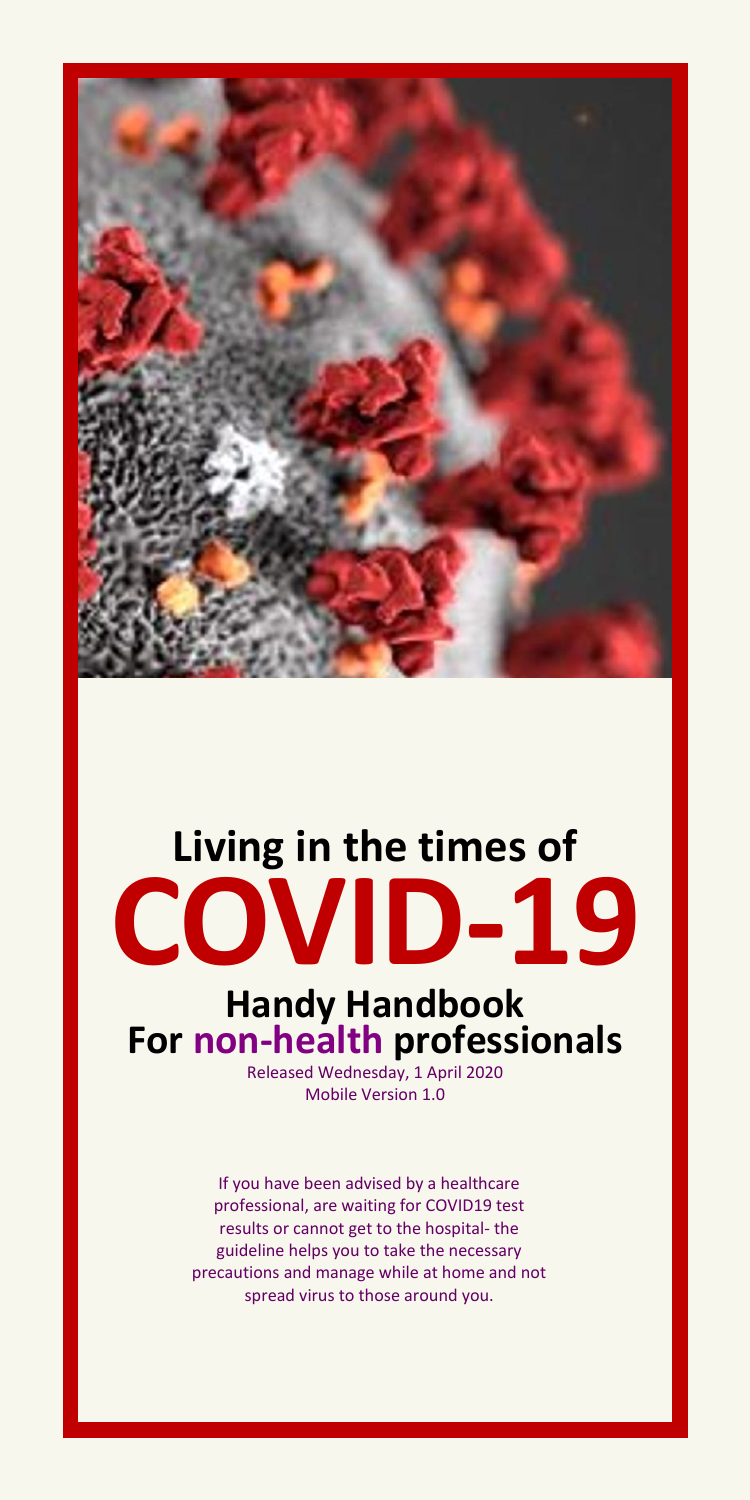## <span id="page-1-0"></span>**LIST OF CONTENTS**

| 1. |                                                                       |                                                     |  |  |
|----|-----------------------------------------------------------------------|-----------------------------------------------------|--|--|
|    | 1.1.                                                                  |                                                     |  |  |
|    | 1.2.                                                                  |                                                     |  |  |
|    | 1.3.                                                                  |                                                     |  |  |
| 2. |                                                                       |                                                     |  |  |
|    | 21                                                                    |                                                     |  |  |
|    | 2.1.1.                                                                | Which patients can be managed at home? 5            |  |  |
|    | 2.1.2.                                                                |                                                     |  |  |
| 3. |                                                                       |                                                     |  |  |
|    | 31                                                                    |                                                     |  |  |
|    | Guidelines for general caution, quarantine and isolation  6<br>3.1.1. |                                                     |  |  |
|    | 3.2.                                                                  |                                                     |  |  |
|    | 3.2.1.                                                                |                                                     |  |  |
| 4. |                                                                       | Managing COVID-19 with Severe Signs and Symptoms  8 |  |  |
| 5. |                                                                       |                                                     |  |  |
|    | $51 -$                                                                |                                                     |  |  |
| 6. |                                                                       |                                                     |  |  |
|    | Annex 1 -                                                             | Wearing Personal Protection Equipment (PPE)  9      |  |  |
|    | Annex 2 -                                                             | Removing Personal Protection Equipment (PPE) 11     |  |  |
|    | Annex 3 -                                                             | List of websites to follow and stay updated  11     |  |  |
|    | Annex 4 -                                                             | What happens if someone in family gets sick 12      |  |  |
|    | Annex 5 -                                                             |                                                     |  |  |
|    |                                                                       |                                                     |  |  |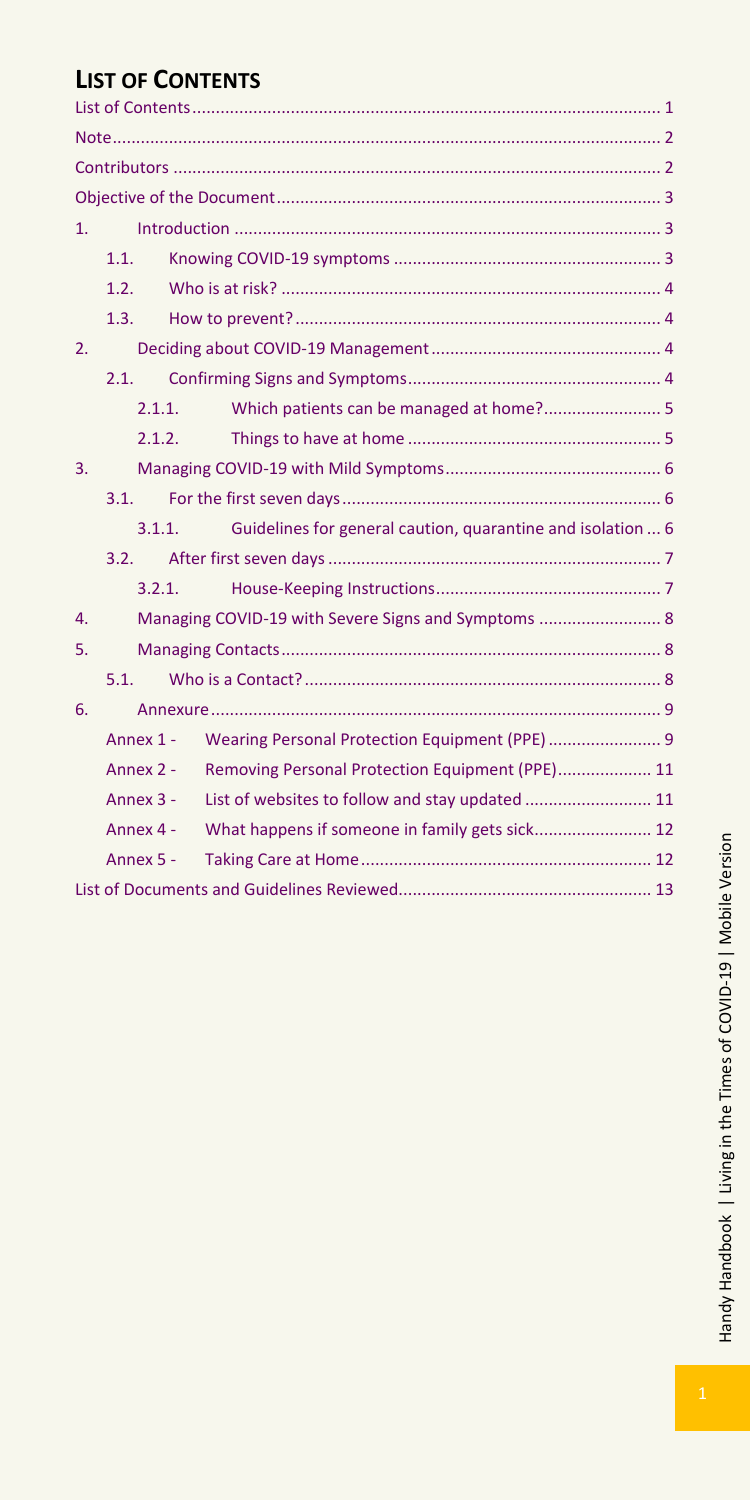## <span id="page-2-0"></span>**NOTE**

This handbook has been developed by the listed contributors and after studying the listed documents and guidelines by WHO, CDC, ECDC and other leading public health institutions and experts for home care; for caring of a COVID-19 positive case with mild symptoms along the same lines. However, understanding that COVID-19 is a novel disease with rapidly evolving protocols for precautions, quarantine and isolation on a day-to-day basis, please check for an updated version or WHO updated guidance on the same.

## <span id="page-2-1"></span>**CONTRIBUTORS**

#### **CONTRIBUTORS**

Prof. Nighat Mir Ahmed, Professor of Rheumatology, National Hospital Dr Sumaira Farman Raja, Professor of Rheumatology, National Hospital Dr Ahmed Saeed, Associate Professor Rheumatology, Gulab Devi Hospital Dr Shabnum Sarfraz, Member Social Sector, Planning Commission, Government of Pakistan Dr Naveed Syed, Consultant Communicable Disease Control, Public Health England

Dr Samia Latif, Consultant in Communicable Disease Control Dr Saira Elaine Anwer Khan, Assistant Professor Rheumatology, Fatima Memorial Hospital

Dr Roomi Aziz, Technical Lead Health Data and Communication, P2impact Dr Parveen Ali, Senior Lecturer, Sheffield University Sidra Bashir, Public Health Associate, P2impact

#### **EDITING, REVIEW AND COMPILATION**

[P2impact](http://www.p2impact.com/)

**FOR COMMENTS, FEEDBACK AND SUGGESTIONS**

[info@p2impact.com](file:///C:/Users/Roomi%20Aziz/AppData/Roaming/Microsoft/Word/info@p2impact.com)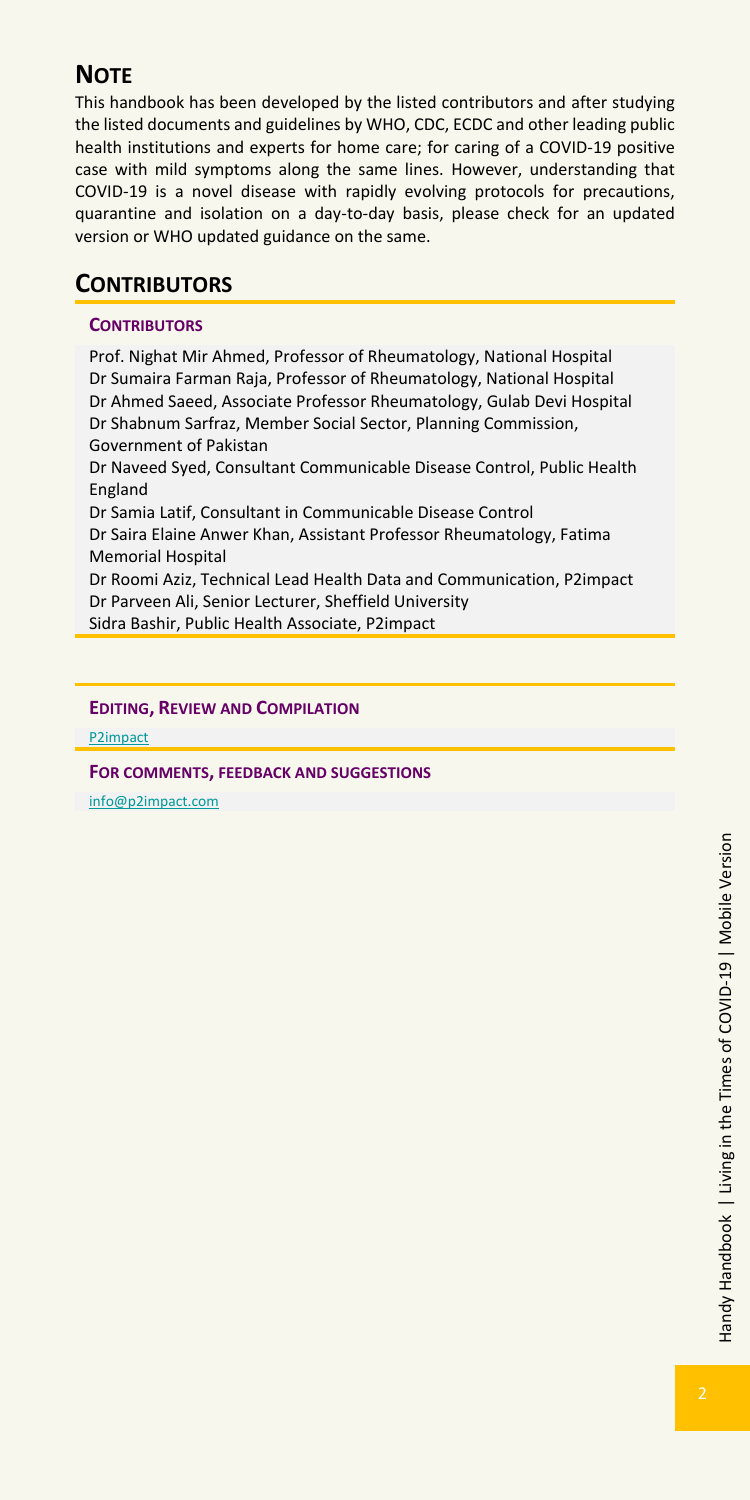## <span id="page-3-0"></span>**OBJECTIVE OF THE DOCUMENT**

This document provides information and guidance for public with no health/medical background, on prevention and control management of stable COVID-19<sup>1</sup> cases (with mild symptoms as elaborated later) at home.

## <span id="page-3-1"></span>**1. INTRODUCTION**

## <span id="page-3-2"></span>**1.1. KNOWING COVID-19 SYMPTOMS**

The following symptoms may appear within 2-14 days of exposure<sup>2</sup>.



#### **MILD SIGNS AND SYMPTOMS**

- $\star$  Fever<br> $\star$  Cough
- **\*** Cough (with or without sputum production)<br>**\*** Anorexia (loss of appetite)
- **\*** Anorexia (loss of appetite)<br>**\*** Fatigue and Malaise (feeling)
- **\*** Fatigue and Malaise (feeling of disease)<br>**\*** Muscle pain<br>**\*** Sore throat
- Muscle pain
- $\star$  Sore throat<br>  $\star$  Difficulty in
- Difficulty in breathing (tolerable)
- Nasal congestion
- Rarely: Diarrhoea, Nausea, Vomiting and Loss of smell

#### **EMERGENCY WARNING SIGNS**

Emergency warning signs are:

- Increasing difficulty in breathing (especially if suddenly increasing)
- **\*** Persistent pain or pressure in chest<br>**\*** Severe and worsening fatigue
- Severe and worsening fatigue
- $\star$  Bluish lips or face

<sup>1</sup> COVID-19 is a novel Coronaviruses (CoV) strain first surfacing in December 2019, spreading via cough and sneeze droplets.

<sup>2</sup> Center for Disease Control and Prevention (CDC) (2020) *Coronavirus Disease 2019 (COVID-19)*. Available at: https://www.cdc.gov/coronavirus/2019-ncov/symptoms-testing/symptoms.html (Accessed: 25 March 2020).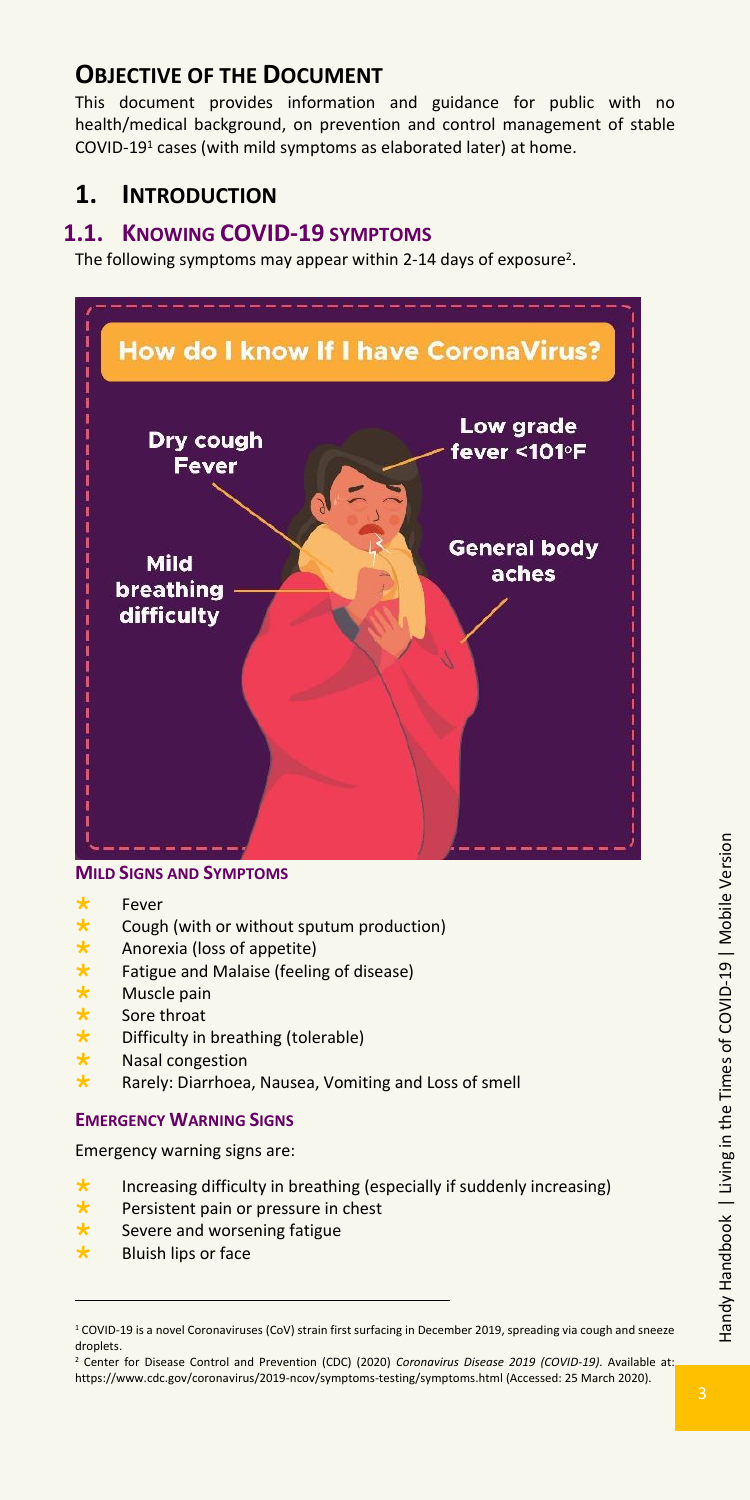**It is critical that medical help is sought immediately in case of emergency warning signs**, as this may rapidly progress into any of the clinical syndromes associated with COVID-19 (pneumonia, severe pneumonia, Acute Respiratory Distress Syndrome (ARDS), sepsis, septic shock).

## <span id="page-4-0"></span>**1.2. WHO IS AT RISK? 3**

While everyone is at risk, some people are found to be more vulnerable and may become more severely ill if infected. These include people who are:

- Aged 60 years and older
- Pregnant
- On long-term medical conditions such as diabetes, high blood pressure (Hypertension) and heart (cardiovascular) disease, HIV, Cancer, asthma or any condition affects respiratory function (breathing) or immunity
- On immune modifying medication (immunosuppressants)

## <span id="page-4-1"></span>**1.3. HOW TO PREVENT?**



## <span id="page-4-2"></span>**2. DECIDING ABOUT COVID-19 MANAGEMENT**

## <span id="page-4-3"></span>**2.1. CONFIRMING SIGNS AND SYMPTOMS**

- In case of emergency signs, immediately call the helpline and/or visit a government designated public or private hospital.
- If you are experiencing any of the mild signs and symptoms listed earlier, send a text on the official **Government of PakistanCOVID-19 Helpline +92 300 111 1166 for** guidance and risk assessment.
- If the Helpline responds that you have a positive chance of having COVID-19, call **any of the following helpline numbers** or your doctor to seek advice and further course of action.

| <b>Federal</b>     | 1166, 115(Edhi)                                            |
|--------------------|------------------------------------------------------------|
| Punjab             | 0800 99000, 0301-1102229, 042 99231669, 042 99231670, 1122 |
| Sindh              | 021 99204405/0316-0111712                                  |
| <b>Balochistan</b> | 1166                                                       |
| <b>KPK</b>         | 1700                                                       |

- Follow the instructions provided through the helplines, and if recommended, get tested for COVID-19.
- Until the results arrive, **assume yourself/ family member are infected** and practice all the necessary precautions, including self-isolation.
- In case of no signs and symptoms of disease, doctor may still advise the person to stay in home under isolation.

Handy Handbook | Living in the Times of COVID-19 | Mobile Version Handy Handbook | Living in the Times of COVID-19 | Mobile Version

<sup>3</sup> UNICEF (2020) *Coronavirus disease (COVID-19): What parents should know*. Available at: https://www.unicef.org/pakistan/coronavirus-disease-covid-19-what-parents-should-know (Accessed: 24 March 2020).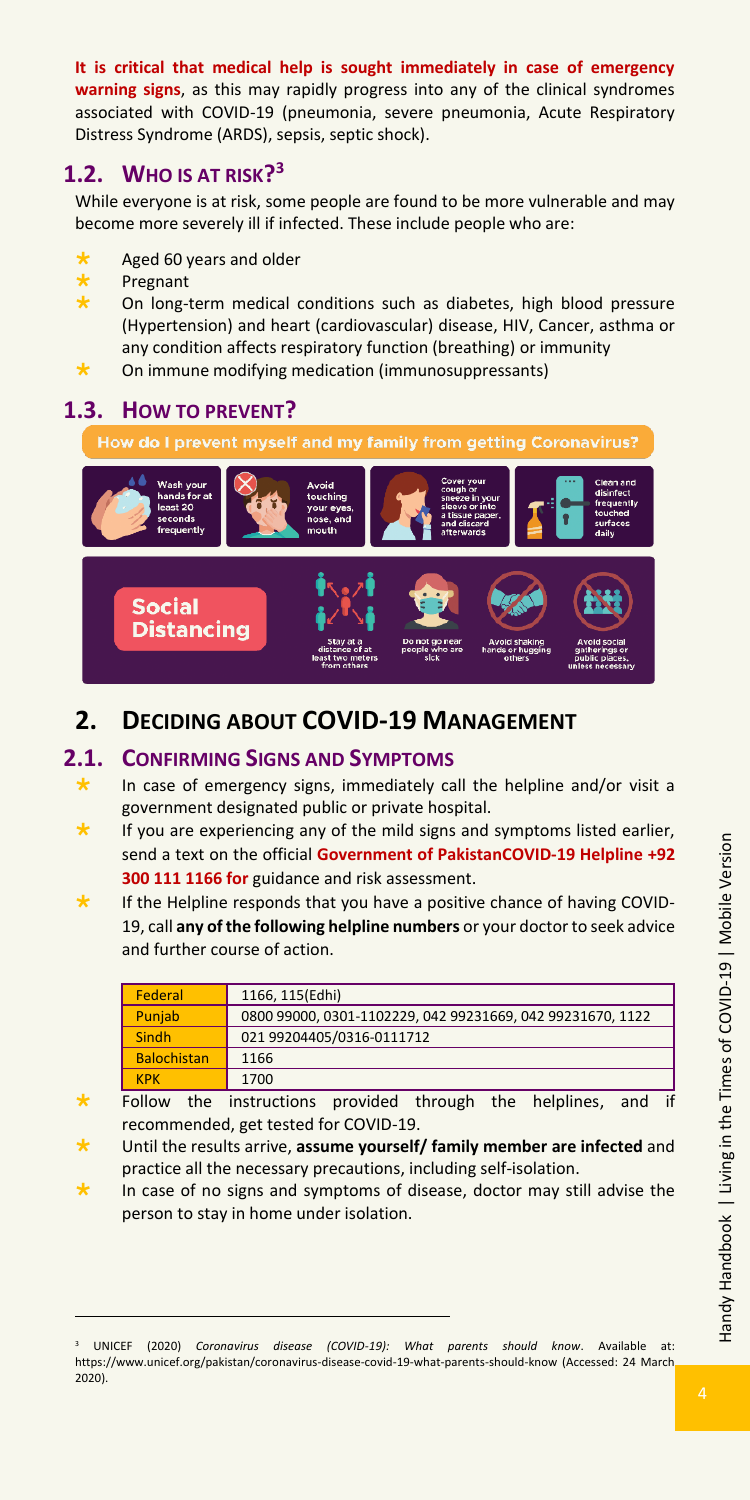#### **TRAVELLING TO THE HEALTH FACILITY**

- Wear a mask while travelling to seek care, cover the mouth and nose during coughing or sneezing with a medical mask, tissue, or a sleeve or flexed elbow, followed by hand hygiene) and keep hands clean.
- Avoid public transportation. Call ambulance or use personal vehicle.
- Stand or sit as far away from others as possible (at least 1 metre) when in transit and when in the health facility.
- $\star$  Clean any surfaces that may have been infected with droplets of sneeze or cough, with soap or detergent.

#### <span id="page-5-0"></span>**2.1.1. WHICH PATIENTS CAN BE MANAGED AT HOME?**

**Patients with mild symptoms and low risk of poor outcome:** Such as those who are below 60 years and have no lung or heart disease, diabetes, cancer, renal failure, or immune-compromising conditions.

In cases in which care is to be provided at home, if and where feasible, a trained Health Care Worker should conduct an assessment to verify:

 Availability of a separate room for isolation of COVID-19 positive patient  $\star$  Ability to contact a doctor during the isolation period at home

#### <span id="page-5-1"></span>**2.1.2. THINGS TO HAVE AT HOME**

The following things should be at home, to be able to take care of COVID-19 positive or suspect case

| <b>Essentials for Patient Care</b>                       |                                                                                                                                                                                                                                                                                                                                                                                                                                                                                                                                                                                                                                                          |  |  |  |  |  |  |
|----------------------------------------------------------|----------------------------------------------------------------------------------------------------------------------------------------------------------------------------------------------------------------------------------------------------------------------------------------------------------------------------------------------------------------------------------------------------------------------------------------------------------------------------------------------------------------------------------------------------------------------------------------------------------------------------------------------------------|--|--|--|--|--|--|
| Regular<br>medicines                                     | $\star$<br>Panadol/ Paracetamol for fever, headache and body<br>aches<br>$\star$<br>Cough Syrup for cough<br>$\star$<br>ORS for diarrhoea<br>$\star$<br>Multi-vitamins for immunity                                                                                                                                                                                                                                                                                                                                                                                                                                                                      |  |  |  |  |  |  |
| <b>Hygiene</b><br>supplies and<br>protective<br>supplies | $\star$<br><b>Medical Face Masks</b><br>$\star$<br>Gloves<br>$\star$<br>Reusable vinyl or rubber gloves for cleaning<br>$\star$<br>Latex single use gloves for clinical care<br>$\star$<br>Liquid Sanitizer/ Alcohol-based hand-rubs<br>$\star$<br>Shower-caps<br>$\star$<br>Cotton (to make swabs at home)<br>$\star$<br>Soaps<br>$\star$<br>Single- use Tissue Papers and Tissue wipes<br>$\star$<br>Disposable plates, glasses, cups and spoon<br>$\star$<br>Single-use long sleeved gowns<br>$\star$<br>Plastic aprons<br>$\star$<br>Thermometer<br>$\star$<br><b>BP Apparatus</b><br>$\star$<br>Stethoscope<br>$\star$<br>Pulse Oximeter (Optional) |  |  |  |  |  |  |
| House-<br><b>Keeping</b><br><b>Supplies</b>              | $\star$<br>Laundry detergent/surf (soap, liquid or powder)<br>$\star$<br>Disinfectants to keep surfaces clean (bleach and<br>alcohol.)<br>$\star$<br>Garbage bag liners<br>$\star$<br><b>Dusters</b><br>$\star$<br><b>Garbage Bins</b>                                                                                                                                                                                                                                                                                                                                                                                                                   |  |  |  |  |  |  |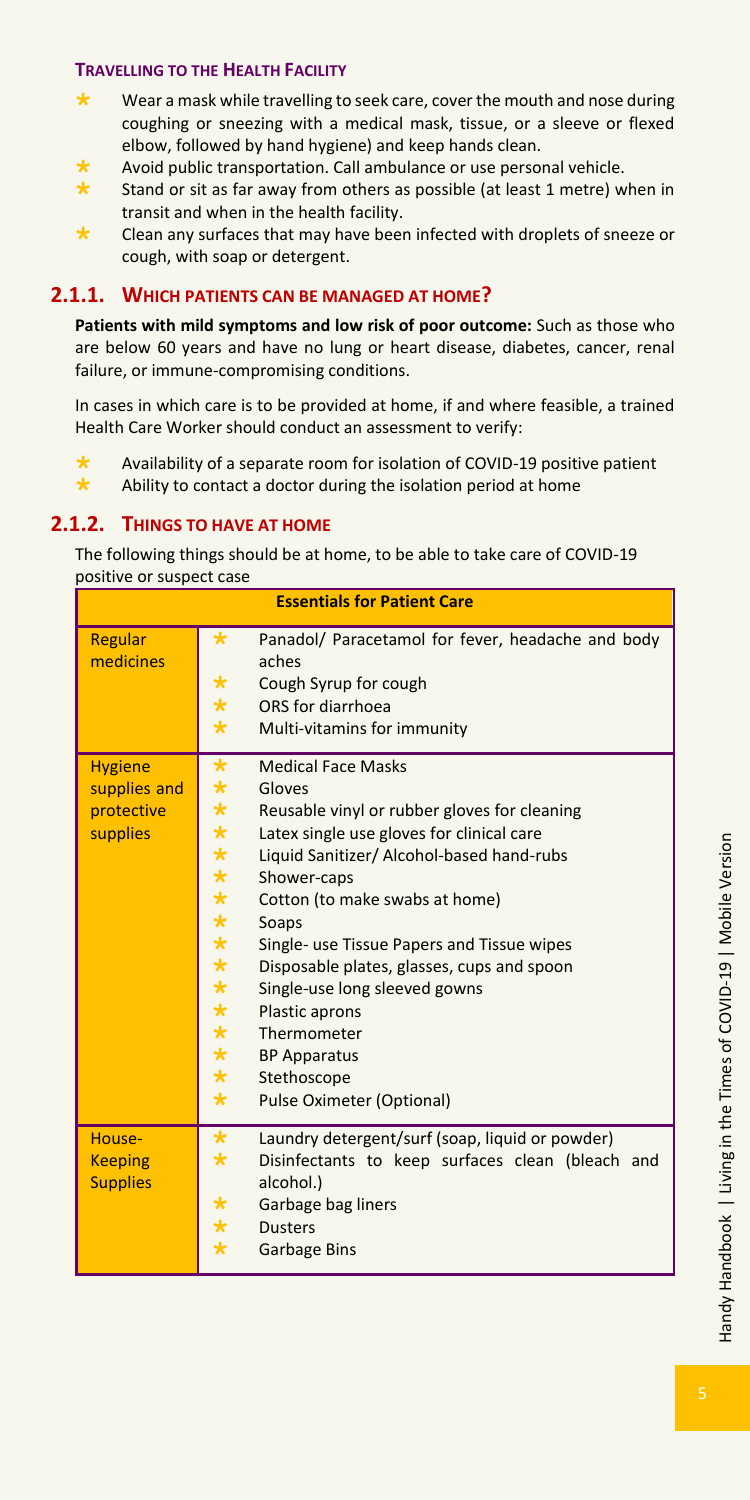## <span id="page-6-0"></span>**3. MANAGING COVID-19 WITH MILD SYMPTOMS**

### <span id="page-6-1"></span>**3.1. FOR THE FIRST SEVEN DAYS**

The following instructions for self-isolation needs to be followed. (see the column on the right) in **Guidelines** below.



#### <span id="page-6-2"></span>**3.1.1. GUIDELINES FOR GENERAL CAUTION, QUARANTINE AND ISOLATION**

The guidelines for isolation and quarantine build upon general precautions advisable for COVID-19, and hence have been detailed together in the following. Also see Annex 5.

#### **KEY MEASURES FOR PATIENT**

- Avoid wearing watches, rings, non-washable hair ties due to difficulty in repeated dis-infecting
- Wear a mask at all times
- Do not see visitors
- If the infected person lives with someone who is 65 years or over, has a long-term condition, is pregnant or has a weakened immune system, try to arrange for these vulnerable group of people to stay with well friends and family for 14 days. If that is not possible, try to keep away from each other as much as possible and stay in different rooms. Other healthy family members should also stay away from the infected person.

#### **KEEPING THE PATIENT IN AN ISOLATED ROOM**

- $\star$  Isolate preferably in a room with attached washroom and adequate ventilation. Remove all non-essential furniture and items from the room.
- Cordon off area outside the patient's room where all hygiene and housekeeping supplies dedicated for patient's care are stored
- If possible, keep dedicated stethoscope, thermometer, blood pressure cuff and sphygmomanometer in the room to regularly assess patient's health.
- Separate eating utensils. Ideally use disposable utensils that should be disposed as described in waste management.
- Separate bed linen. Wash linen separately as described in laundry management.
- Caregiver can enter room only after wearing personal protection equipment (PPE) in the prescribed order; and discard all disposable items after leaving the room. **See Annex 1 and 2** for correct way to wear and remove PPE.
- The re-usable items must be disinfected by immersing. Always wash hands after coming in contact with infected material.
- Patient must not enter into a space in presence of another family member.
- In case of shared washrooms, patient must use washroom last, and after use the washroom much be thoroughly cleaned and disinfected for use by other family members.

#### **ENSURING NUTRITIOUS DIET**

Proper balanced diet for the patient and contacts must be followed to build and improve immunity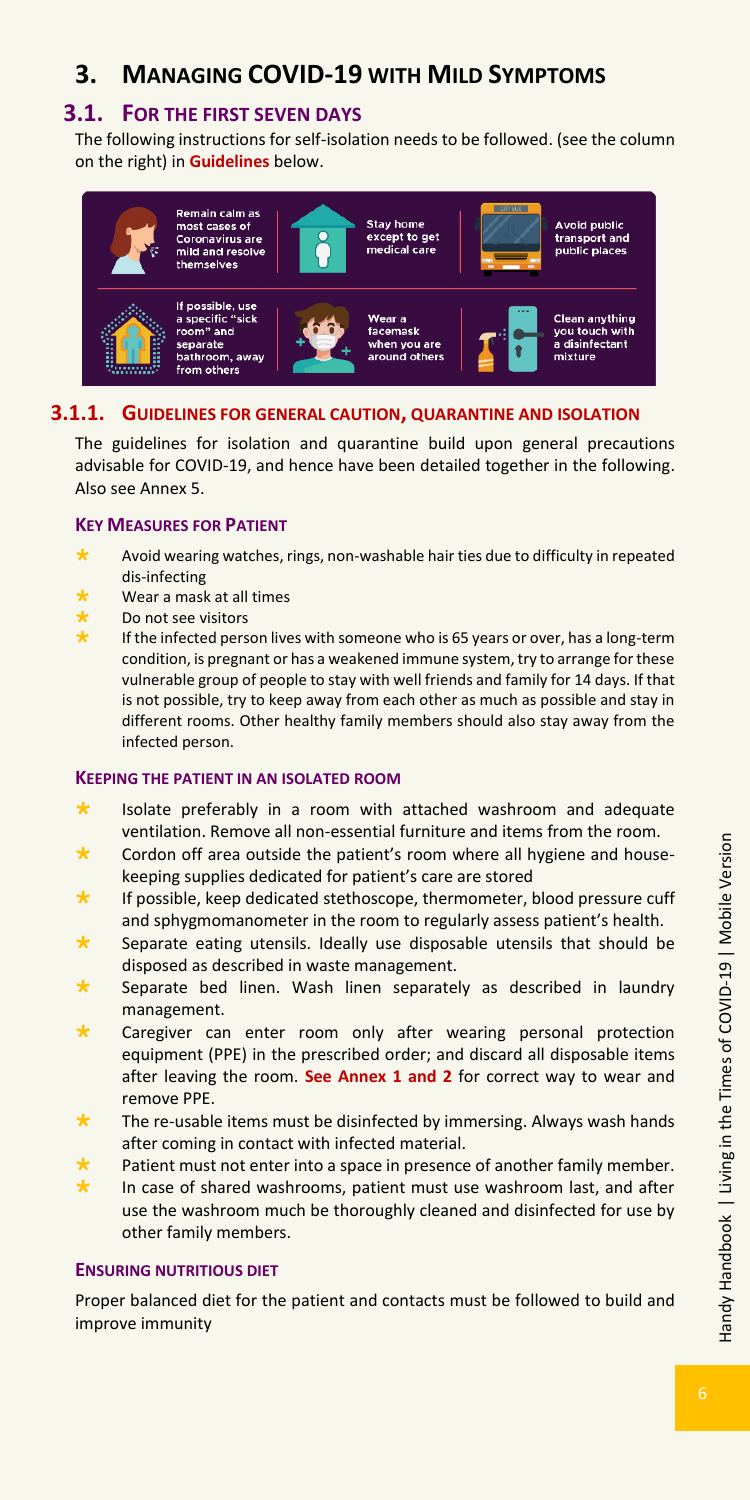- \* This includes on a daily basis: At least 2 cups of fruits; At least 2.5 cups of vegetables; At least 180 g of grains; At least 160 g of meat and beans
- Patient must stay well-hydrated i.e. 8-10 cups of water daily
- Processed foods, meats and junk food should be avoided
- Unsaturated fats should be consumed (fish, nuts, olive oil, soy, canola, sunflower and corn oils)
- Daily intake of salt (less than 5 g) and sugar must be limited.

#### **RECORDING VITALS**

Take **vitals every 4-6 hours** (can be taken by patient or care-giver) to see if patient is showing any of the emergency signs or symptoms.

#### **MANAGING COVID-19 SPECIFIC MEDICINES**

Follow the doctor's advice for treatment protocol and diagnostic tests. Any treatment should be prescribed by a specialist doctor who has experience in dealing with COVID-19. Patients are not advised to self-medicate other than simple painkillers for the following:

- Panadol for fever
- ORS for diarrhoea
- \* Ibuprofen to be avoided

#### <span id="page-7-0"></span>**3.2. AFTER FIRST SEVEN DAYS**

Check status of fever and cough and decide accordingly. Ideally at least 72 hours should have passed since recovery of symptoms (defined as resolution of fever without the use of fever-reducing medications and improvement in respiratory symptoms). WHO recommends that isolated patients remain isolated/in quarantine for an additional two weeks after the symptoms resolve.

#### <span id="page-7-1"></span>**3.2.1. HOUSE-KEEPING INSTRUCTIONS**

Stringent house-keeping instructions must be followed, due to the reason that the coronavirus droplets are known to survive on different surfaces for varying durations. To elaborate this, house-keeping, laundry and related instructions have also been elaborated below. Both Alcohol<sup>4</sup> and Bleach<sup>5</sup> can be used for disinfection.

#### **CLEANING THE ROOM**

- All cleaning must be done with gloves and apron.
- All surfaces that patient may have come in contact with must be disinfected. This includes the bedroom as well as washroom, as well as surfaces like door handles, cupboard handles, water taps, over handles, grab-rails in corridors and stairwells, switch board, kettles and phones
- Equipment used for cleaning and disinfection must be cleaned and dried after each use. Latex Gloves should be cleaned and wash with soap and then decontaminated with (0.1%) chlorine solution, while single-use gloves must be discarded.
- All cloths, mop heads, cleaning tools including tissues, gloves, masks and aprons used for cleaning purposes must be disposed of in garbage bags once the period of isolation/ quarantine is complete.

<sup>4</sup> Alcohol, specifically Ethyl Alcohol (70%) is effective against influenza virus, can can be used to disinfect small surfaces (e.g. rubber stoppers of multiple-dose medication vials, and thermometers) and occasionally external surfaces of equipment (e.g. stethoscopes and ventilators).

<sup>5</sup> Diluted household bleach disinfects within 10–60 minutes contact time, is widely available at a low cost, and is recommended for surface disinfection. If liquid bleach is available, one part of liquid bleach and nine parts of water make 0.5% chlorine solution, which can be used for disinfection of all clothes, surfaces or anything, by applying for at least 10 minutes.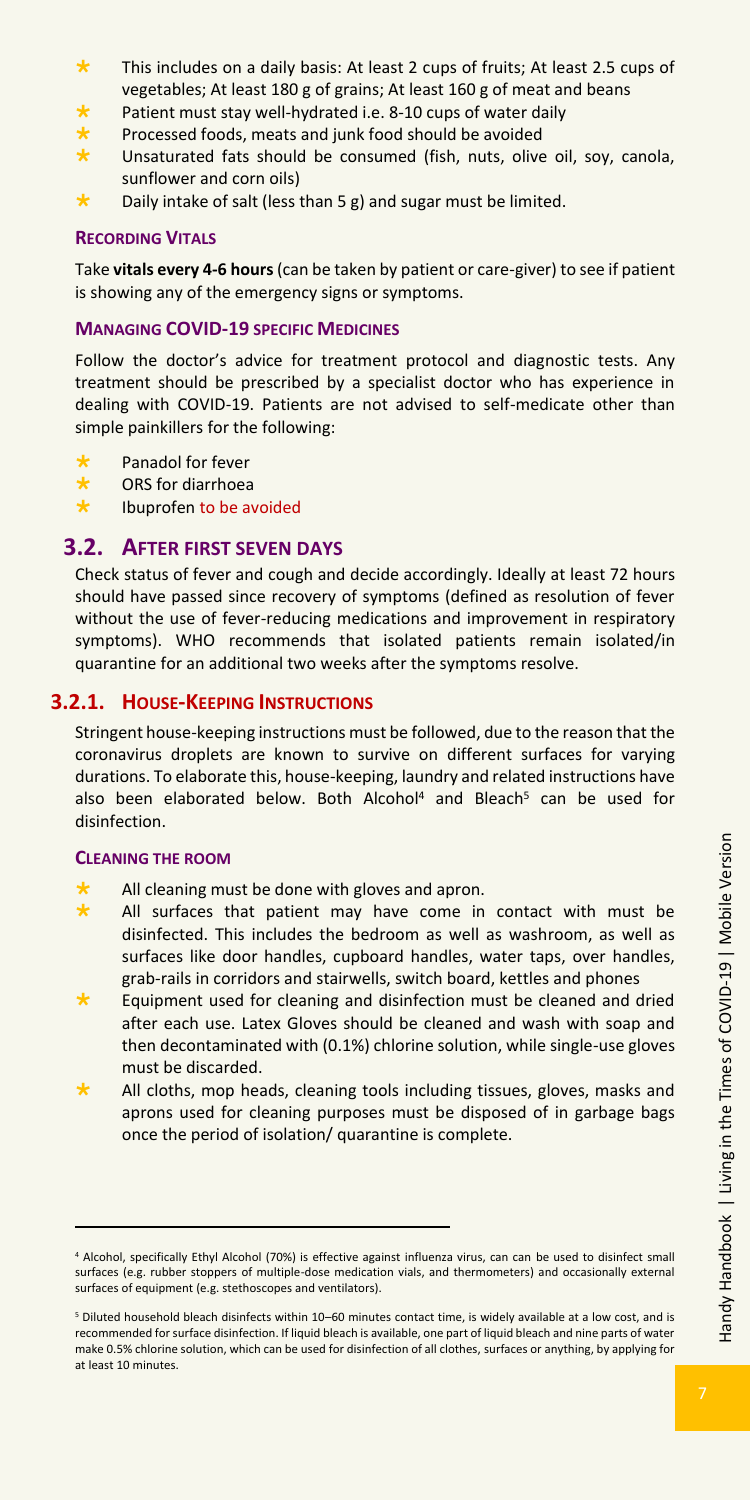#### **LAUNDRY**

- All laundry must be done with gloves
- Contaminated linen must be placed directly into a laundry bag in the isolation room and taken to the washing machine.
- Clothes must be washed with detergent in water at at 70 °C (160 °F) for at least 25 minutes.
- All surfaces of washing machine must be disinfected after handling laundry of COVID-19 positive cases

#### **WASTE MANAGEMENT**

- Used equipment, supplies, dirty linen and waste, including used gloves and masks, must be put directly into containers or bags in the isolation room.
- All waste material must be double-bagged. Once a garbage bag is threequarters full, tie the bag. Place the first bag in a second bag, which should also be tied.

## <span id="page-8-0"></span>**4. MANAGING COVID-19 WITH SEVERE SIGNS AND SYMPTOMS**

If you/family member develop above-mentioned *emergency warning signs* then you should immediately seek medical help by calling the **government helplines**  and following the instructions to see the relevant nearby health facility with the possibility of getting admitted.



Call your doctor, state helpline at 1166 or message the Ministry of Health's Facebook Page for more information

## <span id="page-8-1"></span>**5. MANAGING CONTACTS**

## <span id="page-8-2"></span>**5.1. WHO IS A CONTACT?**

Persons (including caregivers and HCWs) who have been exposed to individuals with suspected COVID-19 are considered contacts and should be advised to monitor their health for 14 days from the last day of possible contact. The contacts, i.e. family members of the COVID-19 positive patient should be in quarantine to ensure that none of the contacts have developed COVID-19. They should:

- **\*** Practise all the preventive steps detailed earlier<br>**\*** Stay at home as much as possible
- Stay at home as much as possible
- Avoid contact with other people
- Avoid public transport and public places (such as unnecessary trips to hospitals).
- When entering home:
- Avoid touching any surface/ door handle until hands are washed. Else disinfect the gate/ door after washing hands too
- Wash hands with soap and water for at least 20 seconds
- Wipe the items used frequently (e.g. Laptop keyboard, mouse, mobile, mobile cover, pen, door, car keys, wallet, glasses, car steering wheel and door handles, bike handles with alcohol wipes or cloth wetted with soapy water)

6

<sup>6</sup> Graphic[s: Wakhra Studios](file:///C:/Users/Roomi%20Aziz/Desktop/Wakhrastudios.com)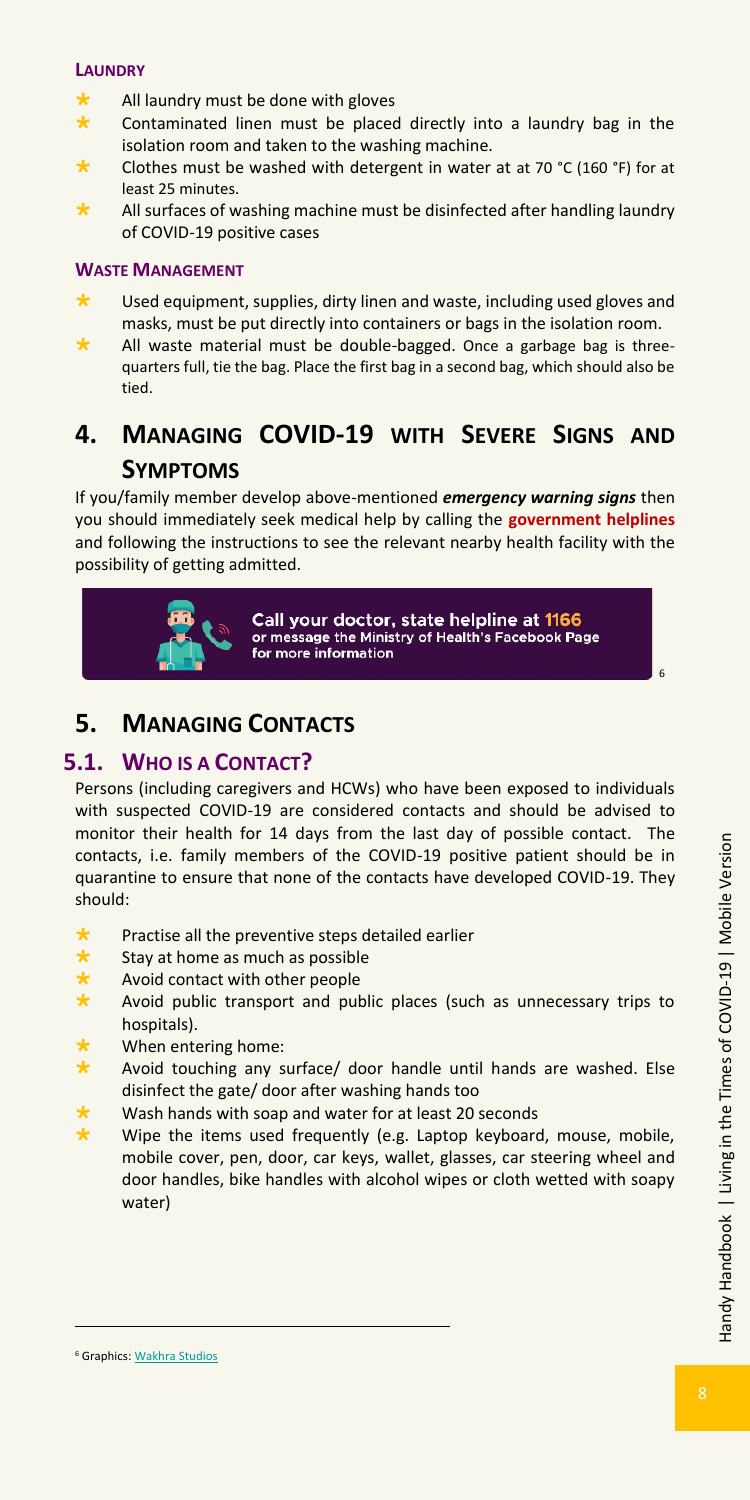## <span id="page-9-0"></span>**6. ANNEXURE**

#### <span id="page-9-1"></span>Annex 1 -**WEARING PERSONAL PROTECTION EQUIPMENT (PPE)**



Put on eye protection, e.g. face shield/goggles (consider anti-fog drops or fog-resistant goggles). Caps are optional: if worn, put on after eye protection.





4

Put on gloves (over cuff).

7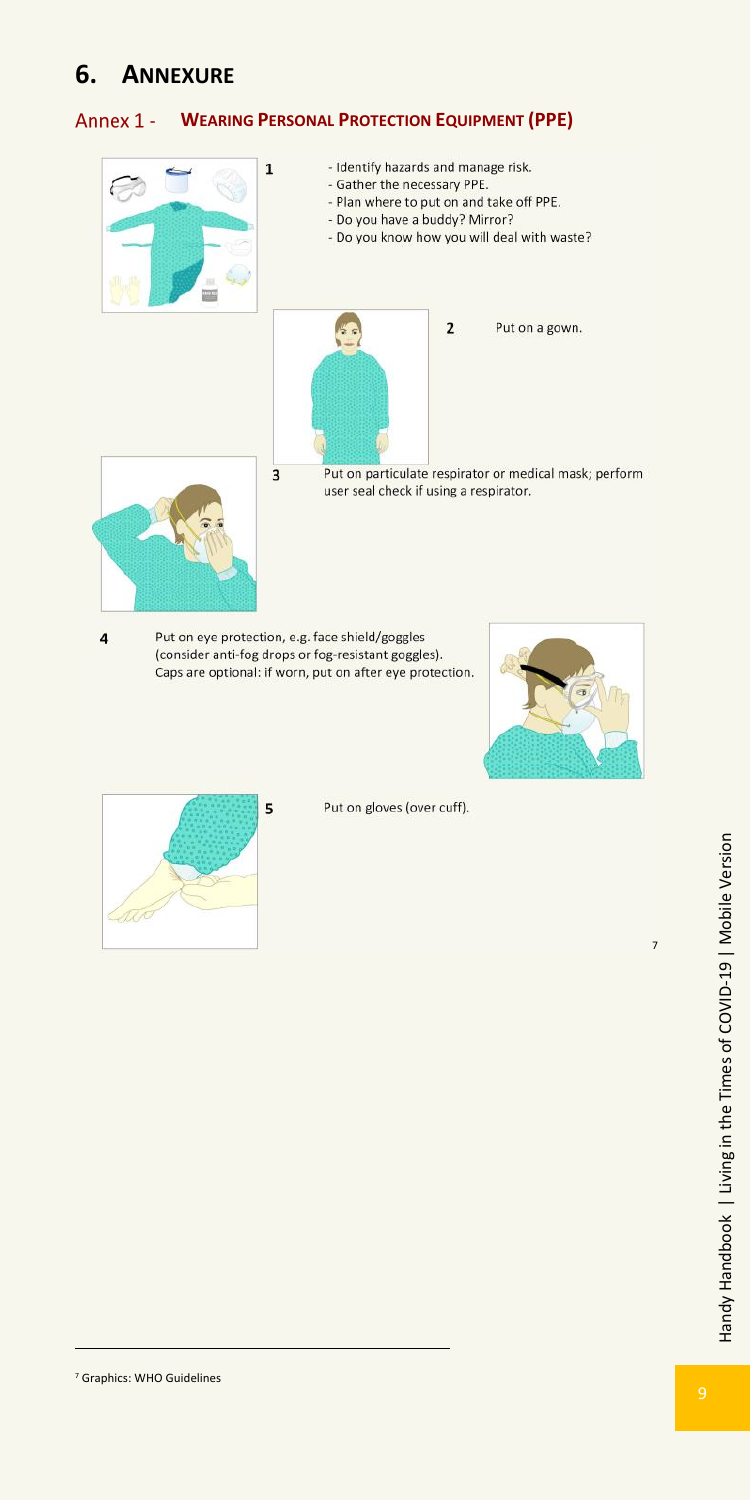

Cup the respirator in your hand with the nosepiece at your fingertips allowing the headbands to hang freely below your hand.



- 3 Pull the top strap over your head resting it high at the back of your head. Pull the bottom strap over your head and position it around the neck below the ears.
- $\overline{2}$ Position the respirator under your chin with the nosepiece up.





- 4 Place fingertips of both hands at the top of the metal nosepiece. Mould the nosepiece (USING TWO FINGERS OF EACH HAND) to the shape of your nose. Pinching the nosepiece using one hand may result in less effective respirator performance.
- 5 Cover the front of the respirator with both hands, being careful not to disturb the position of the respirator.

5A Positive seal check - Exhale sharply. A positive pressure inside the respirator = no leakage. If leakage, adjust position and/or tension straps. Retest the seal. - Repeat the steps until respirator is sealed properly.

5B Negative seal check - Inhale deeply. If no leakage, negative pressure will make respirator cling to your face. - Leakage will result in loss of negative pressure in the respirator due to air entering through gaps in the seal.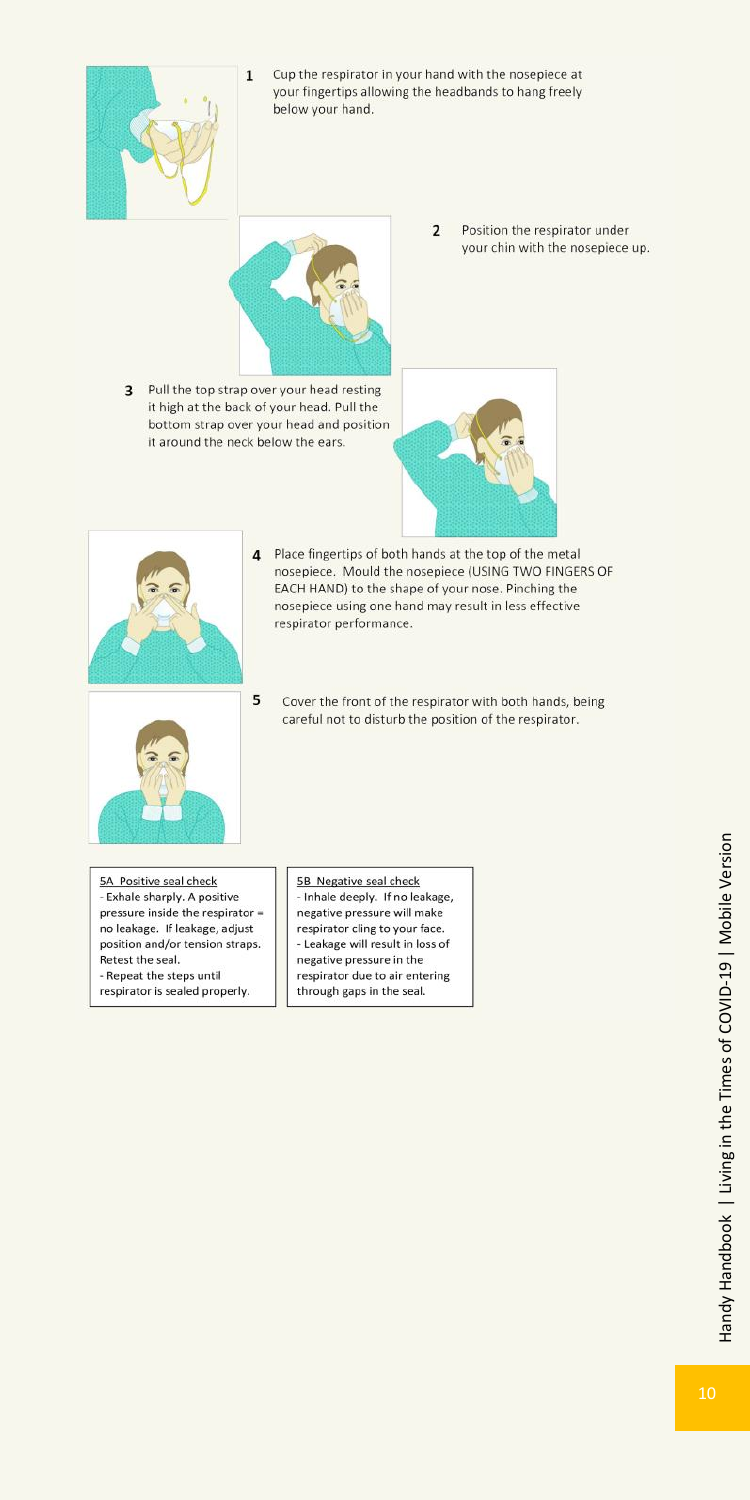#### <span id="page-11-0"></span>Annex 2 -**REMOVING PERSONAL PROTECTION EQUIPMENT (PPE)**

 $\mathbf{1}$ 

 $\overline{\mathbf{3}}$ 



- Avoid contamination of self, others and the environment. - Remove the most heavily contaminated items first.

Remove gloves and gown: - peel off gown and gloves and roll inside, out; - dispose of gloves and gown safely.

 $\overline{2}$ Perform hand hygiene.

- Remove cap (if worn).
	- Remove goggles from behind.
	- Put goggles in a separate container for reprocessing.



Remove respirator from behind.

Perform hand hygiene.

- <span id="page-11-1"></span>Annex 3 -**LIST OF WEBSITES TO FOLLOW AND STAY UPDATED**
	- $\star$  [WHO on general information about COVID-19](https://www.who.int/health-topics/coronavirus#tab=tab_1)<br> $\star$  WHO Latest undates on COVID-19
	- $\star$  WHO [Latest updates on COVID-19](https://www.who.int/emergencies/diseases/novel-coronavirus-2019)<br> $\star$  WHO Advice for Public
	- $\star$  WHO [Advice for Public](https://www.who.int/emergencies/diseases/novel-coronavirus-2019/advice-for-public)<br>
	Government of Pakistan
	- ★ [Government of Pakistan Website on COVID-19](http://covid.gov.pk/)<br>★ WHO Guidelines on Home care for patients wit
	- [WHO Guidelines on Home care for patients with COVID-19](https://www.who.int/publications-detail/home-care-for-patients-with-suspected-novel-coronavirus-(ncov)-infection-presenting-with-mild-symptoms-and-management-of-contacts)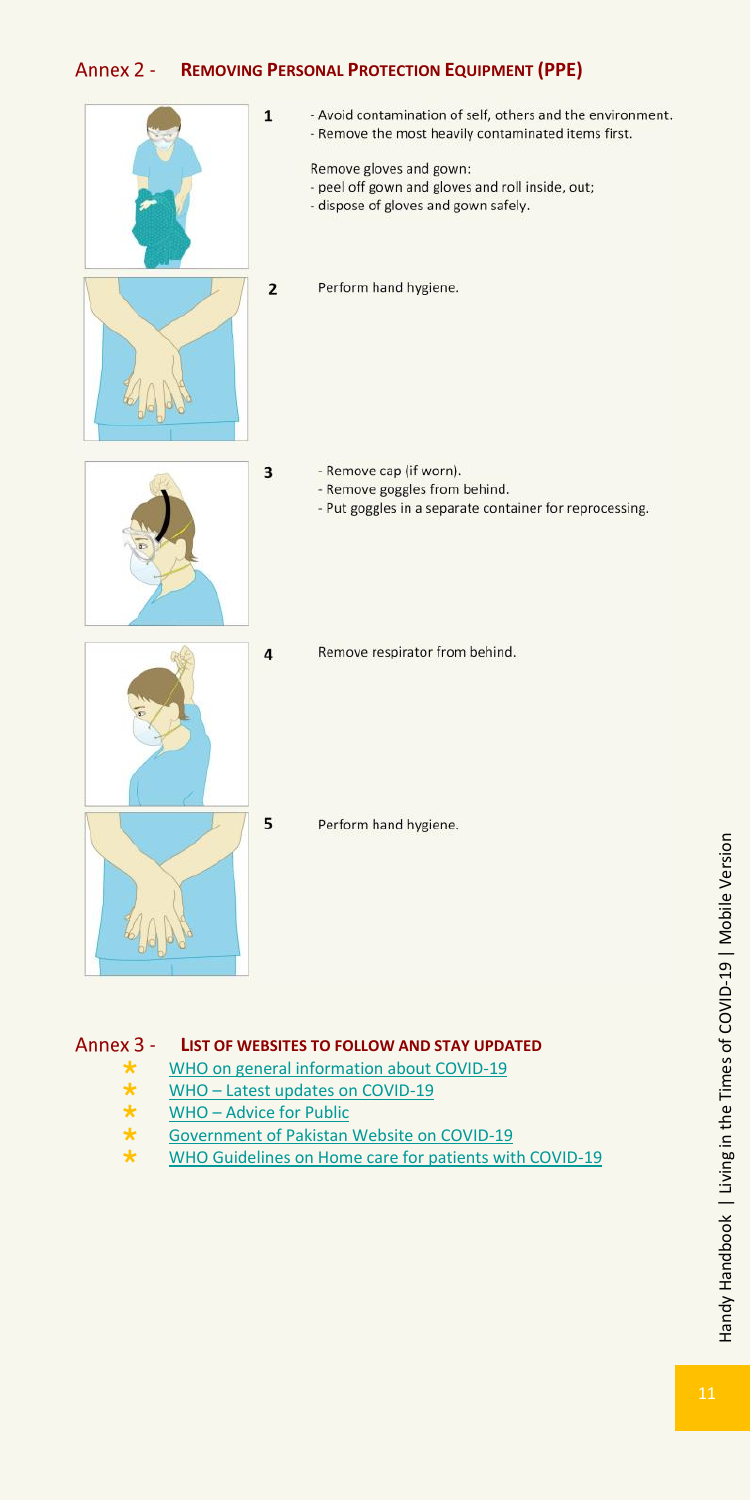#### <span id="page-12-0"></span>**WHAT HAPPENS IF SOMEONE IN FAMILY GETS SICK**

 $\sqrt{2}$ 

| DAY | Mum                                | Child 1               | Child <sub>2</sub> | Dad                   |
|-----|------------------------------------|-----------------------|--------------------|-----------------------|
| 01  | Gets sick,                         |                       |                    |                       |
| 02  | triggering                         |                       |                    |                       |
| 03  | 7-day isolation<br>for herself and | Gets sick and         |                    |                       |
| 04  | 14 days for<br>her family          | starts 7-day<br>count |                    |                       |
| 05  |                                    |                       |                    |                       |
| 06  |                                    |                       |                    |                       |
| 07  |                                    |                       |                    |                       |
| 08  | <b>Isolation</b> ends              |                       |                    |                       |
| 09  |                                    |                       |                    |                       |
| 10  |                                    | <b>Isolation</b> ends |                    |                       |
| 11  |                                    |                       |                    |                       |
| 12  |                                    |                       |                    |                       |
| 13  |                                    |                       |                    | Get sick and          |
| 14  |                                    |                       |                    | starts 7-day<br>count |
| 15  |                                    |                       | No symptoms,       |                       |
| 16  |                                    |                       | isolation ends     |                       |
| 17  |                                    |                       |                    |                       |
| 18  |                                    |                       |                    |                       |
| 19  |                                    |                       |                    |                       |
| 20  |                                    |                       |                    | <b>Isolation</b> ends |

Source: Public Health England advice

**BBC** 

 $\sqrt{2}$ 

## <span id="page-12-1"></span>**Annex 5 - TAKING CARE AT HOME**

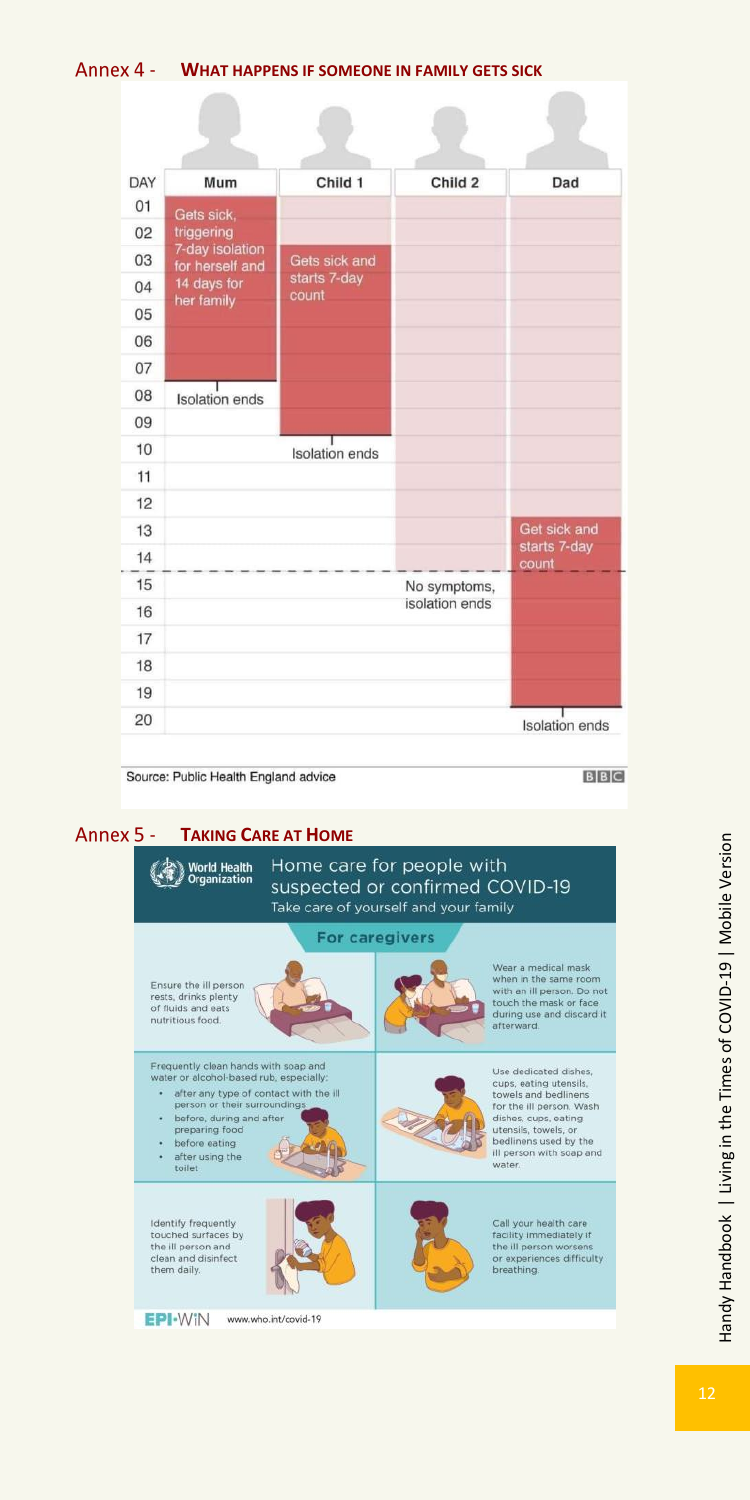## <span id="page-13-0"></span>**LIST OF DOCUMENTS AND GUIDELINES REVIEWED**

- WHO (2020) *Critical preparedness, readiness and response actions for COVID-19*. Available at: [https://www.who.int/emergencies/diseases/novel-coronavirus-](https://www.who.int/emergencies/diseases/novel-coronavirus-2019/technical-guidance/critical-preparedness-readiness-and-response-actions-for-covid-19)[2019/technical-guidance/critical-preparedness-readiness-and-response](https://www.who.int/emergencies/diseases/novel-coronavirus-2019/technical-guidance/critical-preparedness-readiness-and-response-actions-for-covid-19)[actions-for-covid-19.](https://www.who.int/emergencies/diseases/novel-coronavirus-2019/technical-guidance/critical-preparedness-readiness-and-response-actions-for-covid-19) (Accessed: 27 March 2020).
- ★ WHO (2020) Considerations for quarantine of individuals in the context of containment for coronavirus disease (COVID-19).
- $\star$  WHO (2020) Home care for patients with COVID-19 presenting with mild symptoms and management of their contacts.
- WHO (2020) Isolation Rooms-International Health Facility Guidelines.
- ★ WHO (2020) Infection prevention and control of epidemic- and pandemicprone acute respiratory infections in health care.
- WHO (2020). Nutrition Advice for adults during COVID-19 outbreak
- Center for Disease Control and Prevention (CDC) (2020). *Recommended precautions for household members, intimate partners, and caregivers in a nonhealthcare setting.* Available at: [https://www.cdc.gov/coronavirus/2019-ncov/hcp/guidance-prevent](https://www.cdc.gov/coronavirus/2019-ncov/hcp/guidance-prevent-spread.html)[spread.html](https://www.cdc.gov/coronavirus/2019-ncov/hcp/guidance-prevent-spread.html) (Accessed: 27 March 2020).
- Center for Disease Control and Prevention (CDC) (2020) *Coronavirus (COVID-19)*. Available at[: https://www.cdc.gov/coronavirus/2019](https://www.cdc.gov/coronavirus/2019-ncov/index.html) [ncov/index.html](https://www.cdc.gov/coronavirus/2019-ncov/index.html) (Accessed: 24 March 2020).
- European Centre for Disease Prevention and Control. (2020). Leaflet: information on self-isolation and quarantine after exposure to COVID-19. Available at[: https://www.ecdc.europa.eu/en/publications-data/leaflet](https://www.ecdc.europa.eu/en/publications-data/leaflet-information-self-isolation-and-quarantine-after-exposure-covid-19)[information-self-isolation-and-quarantine-after-exposure-covid-19](https://www.ecdc.europa.eu/en/publications-data/leaflet-information-self-isolation-and-quarantine-after-exposure-covid-19) (Accessed: 24 March 2020)
- Public Health England. (2020). *Guidance: Stay at home: guidance for households with possible coronavirus (COVID-19) infection.* [https://www.gov.uk/government/publications/covid-19-stay-at-home](https://www.gov.uk/government/publications/covid-19-stay-at-home-guidance/stay-at-home-guidance-for-households-with-possible-coronavirus-covid-19-infection)[guidance/stay-at-home-guidance-for-households-with-possible](https://www.gov.uk/government/publications/covid-19-stay-at-home-guidance/stay-at-home-guidance-for-households-with-possible-coronavirus-covid-19-infection)[coronavirus-covid-19-infection](https://www.gov.uk/government/publications/covid-19-stay-at-home-guidance/stay-at-home-guidance-for-households-with-possible-coronavirus-covid-19-infection) (Accessed: 24 March 2020)
- Public Health England (2020) *Guidance on social distancing for everyone in the UK*. Available at[: https://www.gov.uk/government/publications/covid-](https://www.gov.uk/government/publications/covid-19-guidance-on-social-distancing-and-for-vulnerable-people/guidance-on-social-distancing-for-everyone-in-the-uk-and-protecting-older-people-and-vulnerable-adults)[19-guidance-on-social-distancing-and-for-vulnerable-people/guidance-on](https://www.gov.uk/government/publications/covid-19-guidance-on-social-distancing-and-for-vulnerable-people/guidance-on-social-distancing-for-everyone-in-the-uk-and-protecting-older-people-and-vulnerable-adults)[social-distancing-for-everyone-in-the-uk-and-protecting-older-people](https://www.gov.uk/government/publications/covid-19-guidance-on-social-distancing-and-for-vulnerable-people/guidance-on-social-distancing-for-everyone-in-the-uk-and-protecting-older-people-and-vulnerable-adults)[and-vulnerable-adults.](https://www.gov.uk/government/publications/covid-19-guidance-on-social-distancing-and-for-vulnerable-people/guidance-on-social-distancing-for-everyone-in-the-uk-and-protecting-older-people-and-vulnerable-adults) (Accessed: 27 March 2020).
- John Hopkins Medicine. (2020). *Coronavirus, Social Distancing and Self-Quarantine.* Available at: [https://www.hopkinsmedicine.org/health/conditions-and](https://www.hopkinsmedicine.org/health/conditions-and-diseases/coronavirus/coronavirus-social-distancing-and-self-quarantine)[diseases/coronavirus/coronavirus-social-distancing-and-self-quarantine](https://www.hopkinsmedicine.org/health/conditions-and-diseases/coronavirus/coronavirus-social-distancing-and-self-quarantine)  (Accessed: 28 March 2020).
- Cleveland Clinic. (2020). *COVID-19: Understanding Quarantine, Isolation and Social Distancing in a Pandemic.* Available at: [https://health.clevelandclinic.org/covid-19-understanding-quarantine](https://health.clevelandclinic.org/covid-19-understanding-quarantine-isolation-and-social-distancing-in-a-pandemic/)[isolation-and-social-distancing-in-a-pandemic/](https://health.clevelandclinic.org/covid-19-understanding-quarantine-isolation-and-social-distancing-in-a-pandemic/) (Accessed: 28 March 2020).
- Government of Ireland (2020) Coronavirus (COVID-19) Public Information Booklet.
- Government of Pakistan (2020) National Action Plan for Corona virus disease (COVID-19) Pakistan.